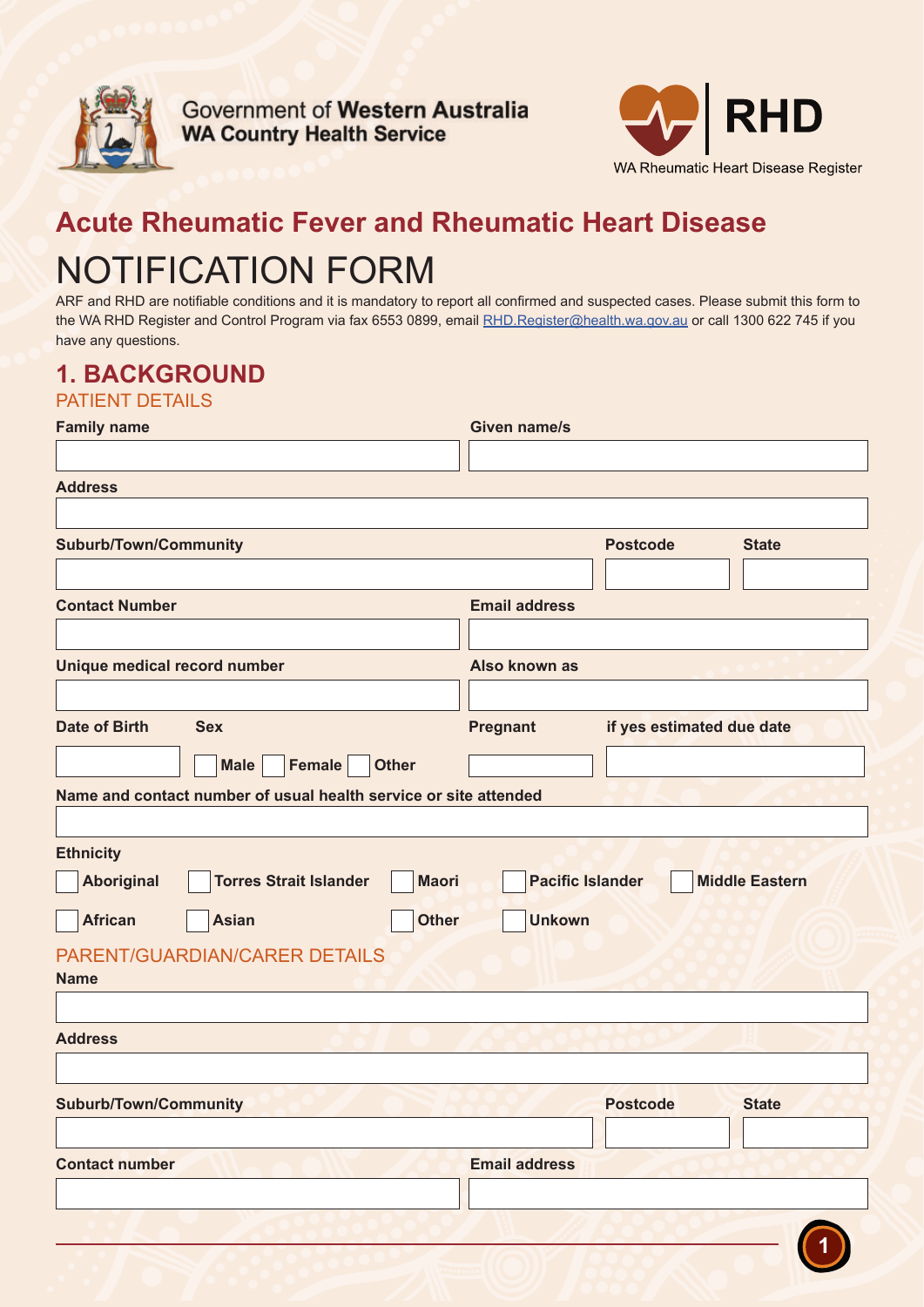### **Acute Rheumatic Fever and Rheumatic Heart Disease - Notification Form**

### **2. DIAGNOSTIC TESTS**

| <b>Elevated or rising<sup>1</sup></b> | <b>Date</b> | Result (highest if more than one) | <b>Pending</b> |
|---------------------------------------|-------------|-----------------------------------|----------------|
| Wound culture                         |             |                                   |                |
| Throat culture                        |             |                                   |                |
| ASO Titre (U/ml):                     |             |                                   |                |
| Anti DNase B (U/ml):                  |             |                                   |                |

#### If patient is from a high risk<sup>2</sup> population

| <b>Major Manifestations</b>            | <b>Minor Manifestations</b>                    |  |
|----------------------------------------|------------------------------------------------|--|
| Clinical carditis                      | Fever <sup>4</sup> $\geq$ 38C                  |  |
| Subclinical carditis (lesions on echo) | Monoarthralgia <sup>5</sup>                    |  |
| Polyarthritis <sup>3</sup>             | $ESR \geq 30$ mm/hr Date:<br>Highest result:   |  |
| Polyarthralgia                         | <b>OR</b>                                      |  |
| Aseptic monoarthritis                  | $CRP \geq 30$ mg/L<br>Date:<br>Highest result: |  |
| Erythema Marginatum                    | Prolonged PR interval: <sup>8</sup><br>msec    |  |
| Subcutaneous nodules                   |                                                |  |
| Sydenham chorea                        |                                                |  |

#### **If patient is not from a high risk population**

| <b>Major Manifestations</b>            | <b>Minor Manifestations</b>         |                 |
|----------------------------------------|-------------------------------------|-----------------|
| Clinical carditis                      | Fever <sup>4</sup> $\geq$ 38.5C     |                 |
| Subclinical carditis (lesions on echo) | Polyarthralgia                      |                 |
| Polyarthritis <sup>3</sup>             | ESR ≥60mm/hr Date:                  | Highest result: |
| Erythema Marginatum <sup>6</sup>       | OR                                  |                 |
| Subcutaneous nodules                   | CRP ≥30mg/L<br>Date:                | Highest result: |
| Sydenham chorea <sup>7</sup>           | Prolonged PR interval: <sup>8</sup> | msec            |

#### **If ARF diagnosis is difficult to confirm, investigate differential diagnoses**

| <b>STI Screen</b>                                                                      |  |
|----------------------------------------------------------------------------------------|--|
| Joint aspirate (microscopy and culture) for possible septic arthritis                  |  |
| Copper, ceruloplasmin, antinuclear antibody, drug screen for choreiform movements      |  |
| $\Box$ Serology and autoimmune markers for arboviral, autoimmune or reactive arthritis |  |
|                                                                                        |  |

#### **Echocardiogram performed If yes, date If no, reason Referral completed**

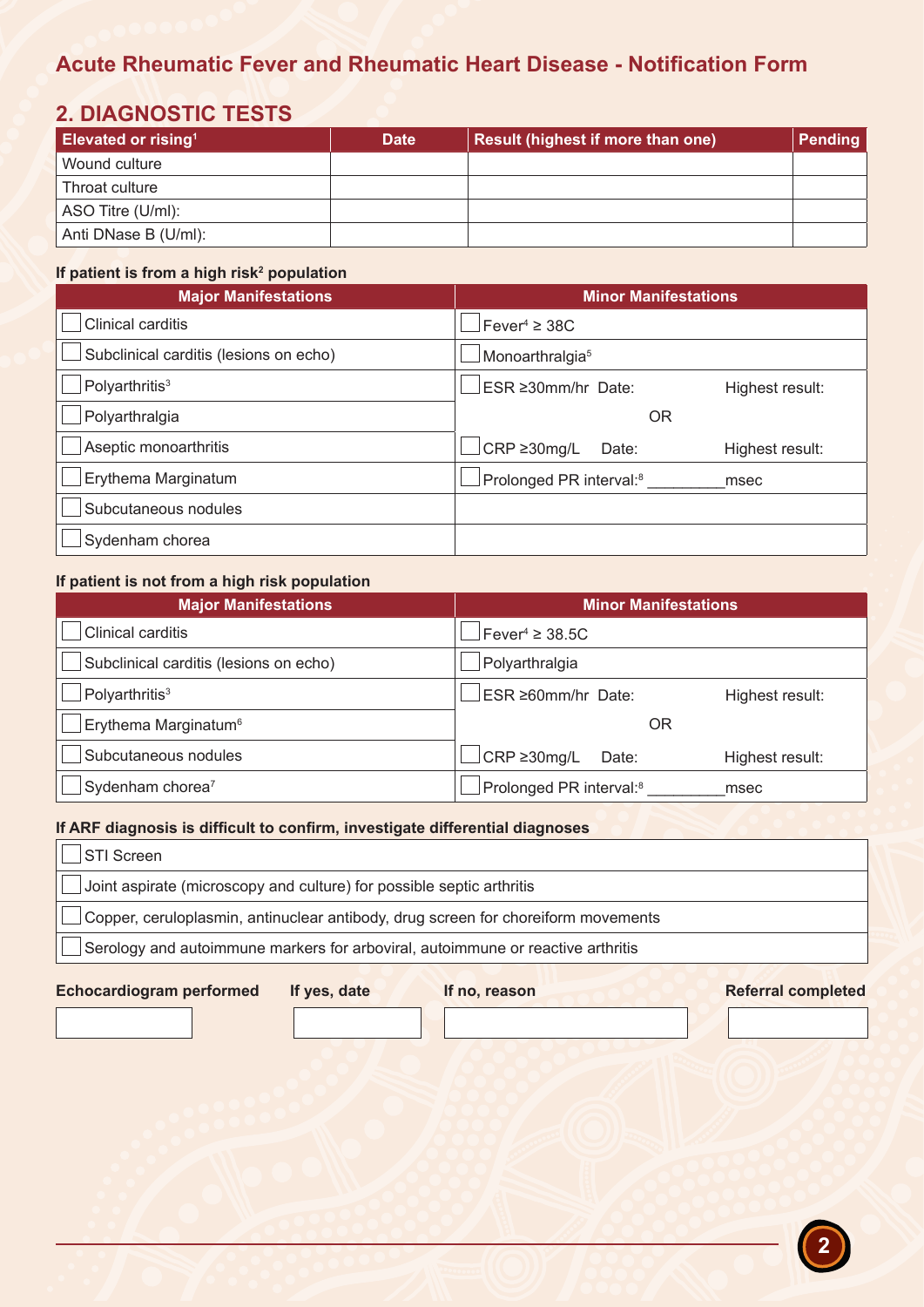## **Acute Rheumatic Fever and Rheumatic Heart Disease - Notification Form**

**Please use the Diagnosis Calculator App** 

# **3. DIAGNOSIS**

| <b>ARF DIAGNOSIS</b>                                                                                         |                                                                                                                                                                                                                                                                                                                                                                                                                                                                                                                                                      | for further help |
|--------------------------------------------------------------------------------------------------------------|------------------------------------------------------------------------------------------------------------------------------------------------------------------------------------------------------------------------------------------------------------------------------------------------------------------------------------------------------------------------------------------------------------------------------------------------------------------------------------------------------------------------------------------------------|------------------|
|                                                                                                              | 2020 Criteria for ARF Diagnosis                                                                                                                                                                                                                                                                                                                                                                                                                                                                                                                      |                  |
| <b>Definite initial</b><br>episode of ARF                                                                    | 2 major manifestations + evidence of preceding Strep A infection, or<br>1 major + 2 minor manifestations + evidence of preceding Strep A infection <sup>‡</sup>                                                                                                                                                                                                                                                                                                                                                                                      |                  |
| Definite recurrent <sup>§</sup> episode<br>of ARF in a patient with<br>a documented history of<br>ARF or RHD | 2 major manifestations + evidence of preceding Strep A infection, or<br>1 major + 2 minor manifestations + evidence of preceding Strep A infection <sup>‡</sup> ,<br>or<br>3 minor manifestations + evidence of a preceding Strep A infection <sup>‡</sup>                                                                                                                                                                                                                                                                                           |                  |
| Probable or possible ARF<br>(first episode or<br>recurrence <sup>§</sup> )                                   | A clinical presentation in which ARF is considered a likely diagnosis but falls<br>short in meeting the criteria by either:<br>• one major or one minor manifestation, or<br>• no evidence of preceding Strep A infection (streptococcal titres within<br>normal limits or titres not measured)<br>Such cases should be further categorised according to the level of confidence<br>with which the diagnosis is made:<br>• Probable ARF (previously termed 'probable: highly suspected')<br>• Possible ARF (previously termed 'probable: uncertain') |                  |

‡ Elevated or rising antistreptolysin O or other streptococcal antibody, or a positive throat culture or rapid antigen or nucleic acid test for Strep A infection.<br>§ Recurrent definite, probable or possible ARF requires a

#### **Clinic of initial presentation**

| Likely date of onset of symptoms     |                                  | Date of diagnosis |                    |
|--------------------------------------|----------------------------------|-------------------|--------------------|
|                                      |                                  |                   |                    |
| Type of episode                      | <b>Diagnosis of ARF Episode</b>  |                   |                    |
| Initial<br>Recurrent                 | Probable<br>Definite<br>Possible |                   |                    |
| <b>Hospitalised for this episode</b> | if yes, name of hospital         |                   | and admission date |
|                                      |                                  |                   |                    |

#### RHD DIAGNOSIS

|                   | 2020 Definitions of RHD Status and Severity                                                                                                                                                                                                                                                                                                                                |
|-------------------|----------------------------------------------------------------------------------------------------------------------------------------------------------------------------------------------------------------------------------------------------------------------------------------------------------------------------------------------------------------------------|
| <b>Borderline</b> | Borderline RHD on echocardiogram without a documented history of ARF - only for patients<br>< 20 years of age                                                                                                                                                                                                                                                              |
| <b>Mild</b>       | Echocardiogram showing: Mild regurgitation or mild stenosis of a single valve OR Atrioventricular<br>conduction abnormality on ECG <sup>§</sup> during ARF episode                                                                                                                                                                                                         |
| Moderate          | Echocardiogram showing: Moderate regurgitation or moderate stenosis of a single valve OR<br>Combined mild regurgitation and/or mild stenosis of one or more valves Examples: Mild mitral<br>regurgitation and mild mitral stenosis; Mild mitral regurgitation and mild aortic regurgitation                                                                                |
| <b>Severe</b>     | Echocardiogram showing: Severe regurgitation or severe stenosis of any valve OR Combined<br>moderate regurgitation and/or moderate stenosis of one or more valves Examples: Moderate<br>mitral regurgitation and moderate mitral stenosis; Moderate mitral stenosis and moderate aortic<br>regurgitation OR Past or impending valve repair or prosthetic valve replacement |

§ Normal ECG means no atrioventricular (AV) conduction abnormality during the ARF episode - including first-degree heart block, second degree heart block, third-degree (complete) heart block and accelerated junctional rhythm.

**3**

| <b>Status</b>                                       | <b>Severity</b> |  |
|-----------------------------------------------------|-----------------|--|
| Definite Borderline Absent Mild Moderate Severe N/A |                 |  |